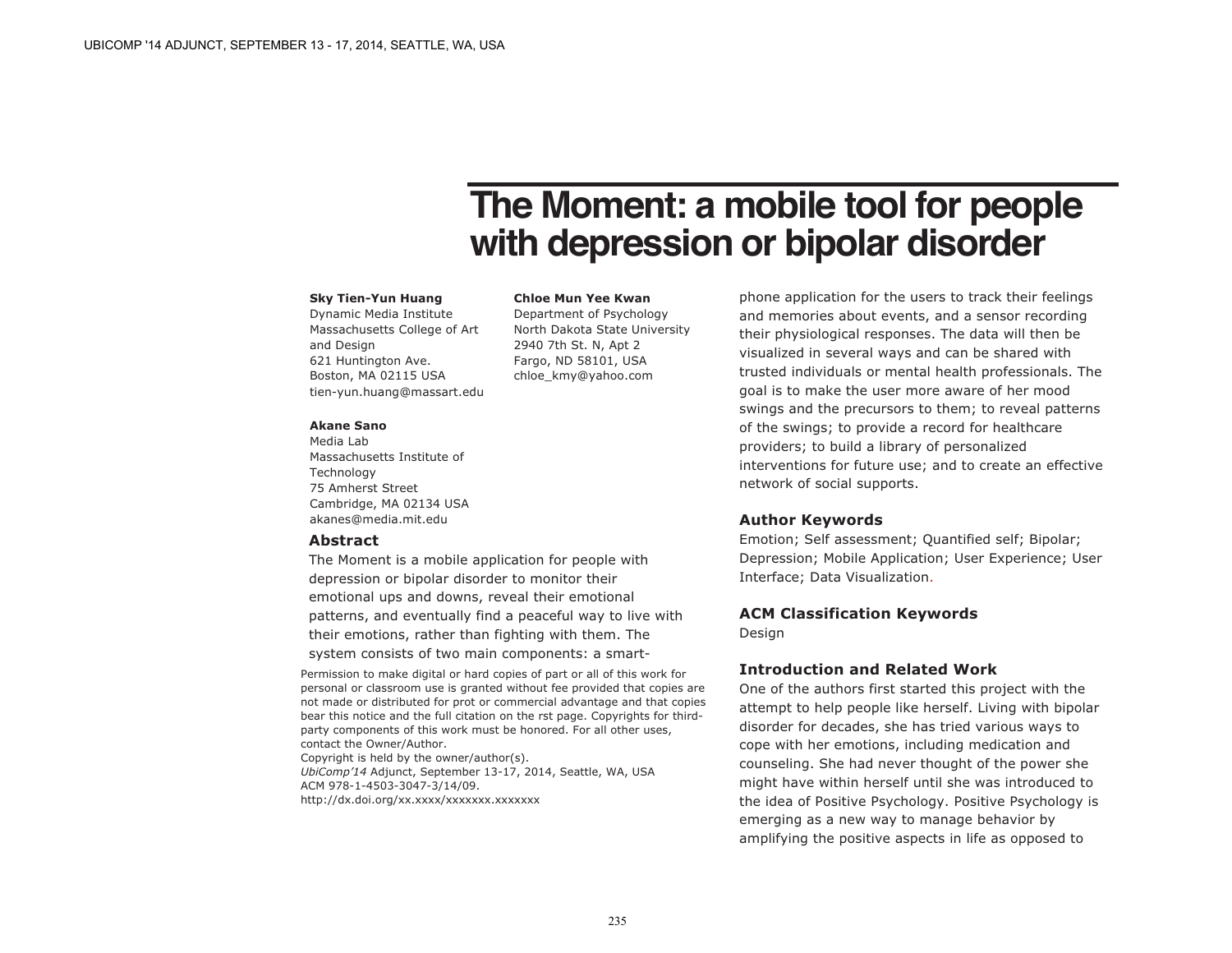fixing the negative aspects [8]. This idea has inspired her to record the happy moments and use them to combat the bad ones. Using technology such as smart phones and wearable devices, she started to think about how these tools could change the way she dealt with her bipolar episodes.

Previous research about behavioral intervention technologies has been showing promising opportunities for psychological intervention strategies by using digital media to target behaviors, cognitions, and emotions in support of physical and mental health [7]. CalmMeNow [3] utilizes mobile devices for stress mitigation based on three types of interventions, including social networking. Self-reporting and logging systems showed more opportunities with wearable devices integrated into the design of interventions [1, 5, 6].

Reported clinical experience shows that a proper and positive intervention can be helpful for treating symptoms of bipolar disorder. From our user studies, however, we found an effective intervention should not be universal because everyone has unique experiences. A personalized intervention based on unique experiences will be of significant help. In addition to these personalized interventions, forming connections with trusted and/or close friends is another feature that helps the user when experiencing depression as social interactions play an important role in intervening mental health [3].

### **Methodology**

Since "The Moment" requires users' long-term engagement to yield meaningful analysis, we believe that one of the best ways to engage users would be to make the tool intuitive and comfortable to use. Thus

the project has been designed and developed under an iterative process and long-term testing as we keep modifying the features to make it more intuitive. As the data analysis proceeds, we also have explored various data visualizations. Below is a simplification of the description of the steps in the process:

- - Ethnographical research to explore potential needs and solutions.
- -Contextual research on colors and emotions.

- Design and development of self-reporting interface and data visualizations.

- - Interviews with medical professionals, therapist and clinical psychologists about factors that should be tracked to create meaningful visualizations that could reveal patterns.
- - Consulting with writing professionals on deciding the most understandable language for the interface.
- - User studies on descriptions of emotions and other factors, e.g. appetite and sleep quality.
- - Usability tests on three versions of the interface with a total of 30 users with or without bipolar disorder and/or depression.

### **Interface**

A) Self-reporting. To create a self-reporting log of moods, the user first selects a color that best represents her feelings (Figure 2). In this screen, the color represents different emotions while the shades of the color represents the intensity of the emotions. The color scheme is based on previous research involving the expression of emotions and colors [2, 8, 9]. Once the user chooses a color, she will then be led to a screen with the chosen color as background and she can add notes including pictures, videos or voice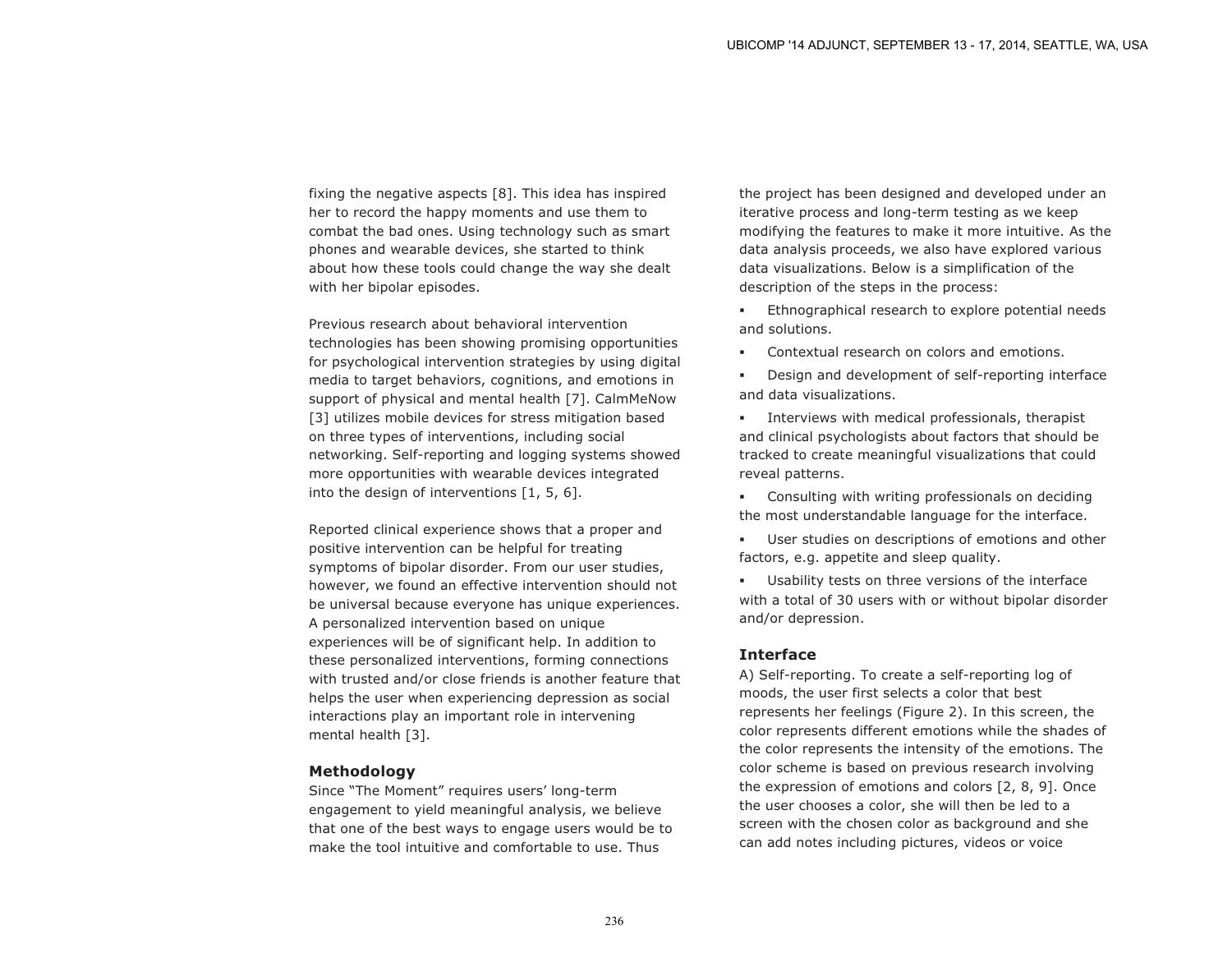memos (Figure 3). The app also records time, weather and location data automatically. This information will be stored and used to create a library of personalized intervention for future use. In addition, the act to describe the activity can be helpful to better understand and deal with the emotions, according to the idea of Expressive Writing [4]. After finishing the note, the user will be led to the "Explore" screen (Figure 4) where the user can review all mood records shown as color bars. Each bar represents a log and a tap on the bar will reveal more information. There is also a filter button on the top right, allowing the user to see only one category of emotions. Since sleep quality and appetite are closely related to mood, which are very often asked by therapists, the app also allows the user to reports his/her sleep quality by indicating how well the user feels recharged (Figure 5) and to report his/her appetite by choosing the best description

(Figure 6). By switching the timeline/overview toggle on the "Explore" screen, the user gets to see various overview charts that encourage them to discover patterns (Figure 7).

B) Social Supports. Support from family and/or close ones can be very powerful. Research has shown that the sense of being needed can be of great help to depression [10]. Thus, the "Friends" screen is not only for the user to get support from family/friends, but also to enable them to support their family/friends who are in need of support (Figure 8).

C) Personalized Interventions. The app monitors the user's emotional fluctuations and reminds her of the happy moments she had (Figure 9).

D) Connection with Therapists. The user can share the



previous version of the color panel.

logs.